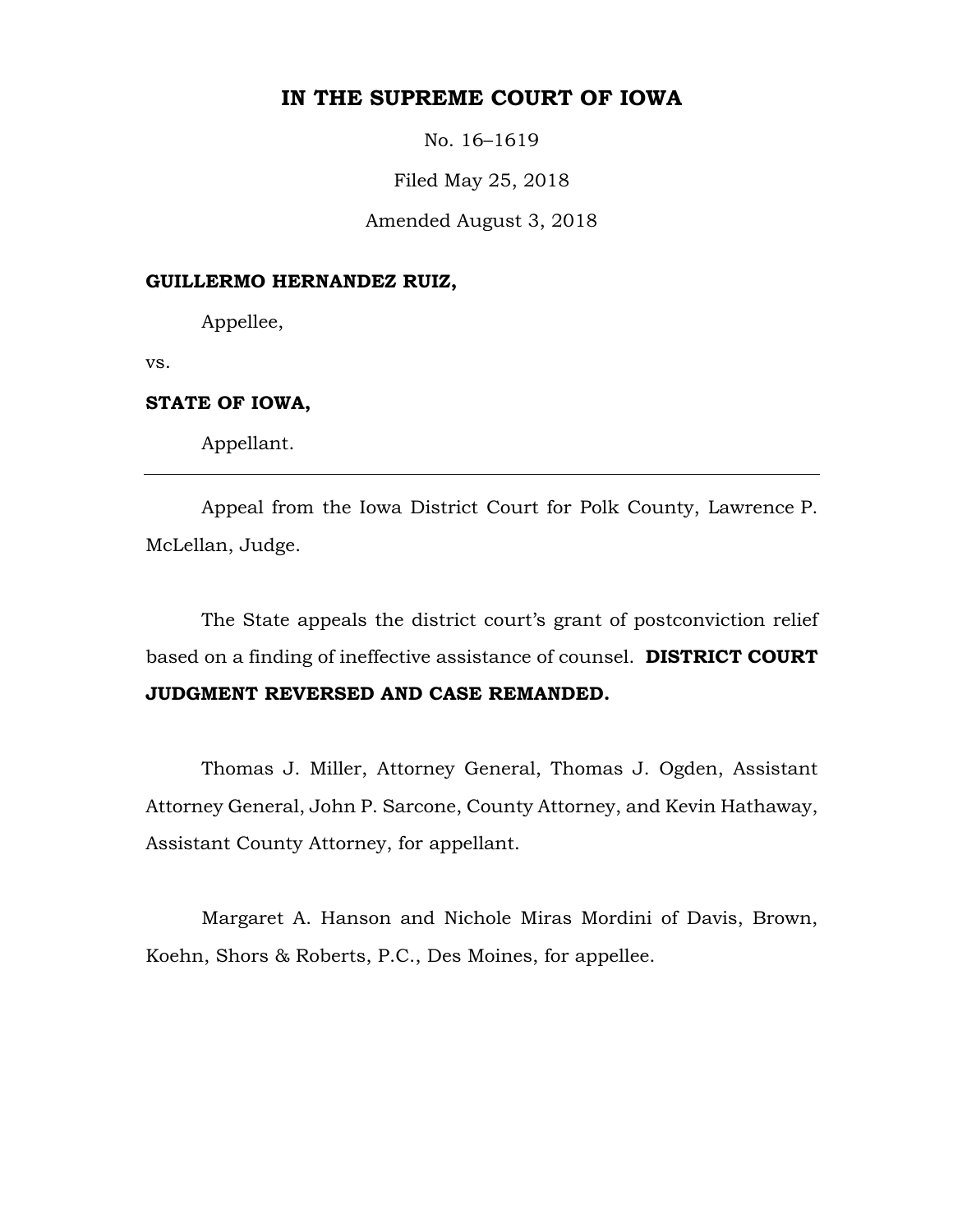### **MANSFIELD, Justice.**

This case presents the question whether bad advice from an immigration attorney to a client to try to get a driver's license, which triggered a criminal investigation and ultimately a conviction of the client for a previously committed fraudulent practice, can be grounds under the Sixth Amendment or article I, section 10 for setting aside that conviction. As discussed herein, we conclude that no right to counsel had attached when the client went to the driver's license station. This was before any investigation or criminal proceedings had begun. Accordingly, we reverse the district court ruling that granted postconviction relief to the client and remand for further proceedings consistent with this opinion.

## **I. Facts and Proceedings.**

Guillermo Hernandez Ruiz is a native and citizen of Mexico. He entered the United States without permission in November of 1999. After entering the United States, Hernandez Ruiz obtained vehicle titles in his name using a false social security number that did not belong to him.

On November 3, 2010, the Department of Homeland Security initiated removal proceedings against Hernandez Ruiz based on section 212(a)(6)(A)(i) of the Immigration and Nationality Act. *See* 8 U.S.C. § 1182(a)(6)(A)(i) (2006 & Supp. III 2009).[1](#page-1-0) Hernandez Ruiz hired attorney Michael Said to represent him in the removal proceedings.

. . . .

#### **(a) Classes of aliens ineligible for visas or admission**

**(6) Illegal entrants and immigration violators**

<span id="page-1-0"></span> <sup>1</sup>This subsection provides as follows:

Except as otherwise provided in this chapter, aliens who are inadmissible under the following paragraphs are ineligible to receive visas and ineligible to be admitted to the United States: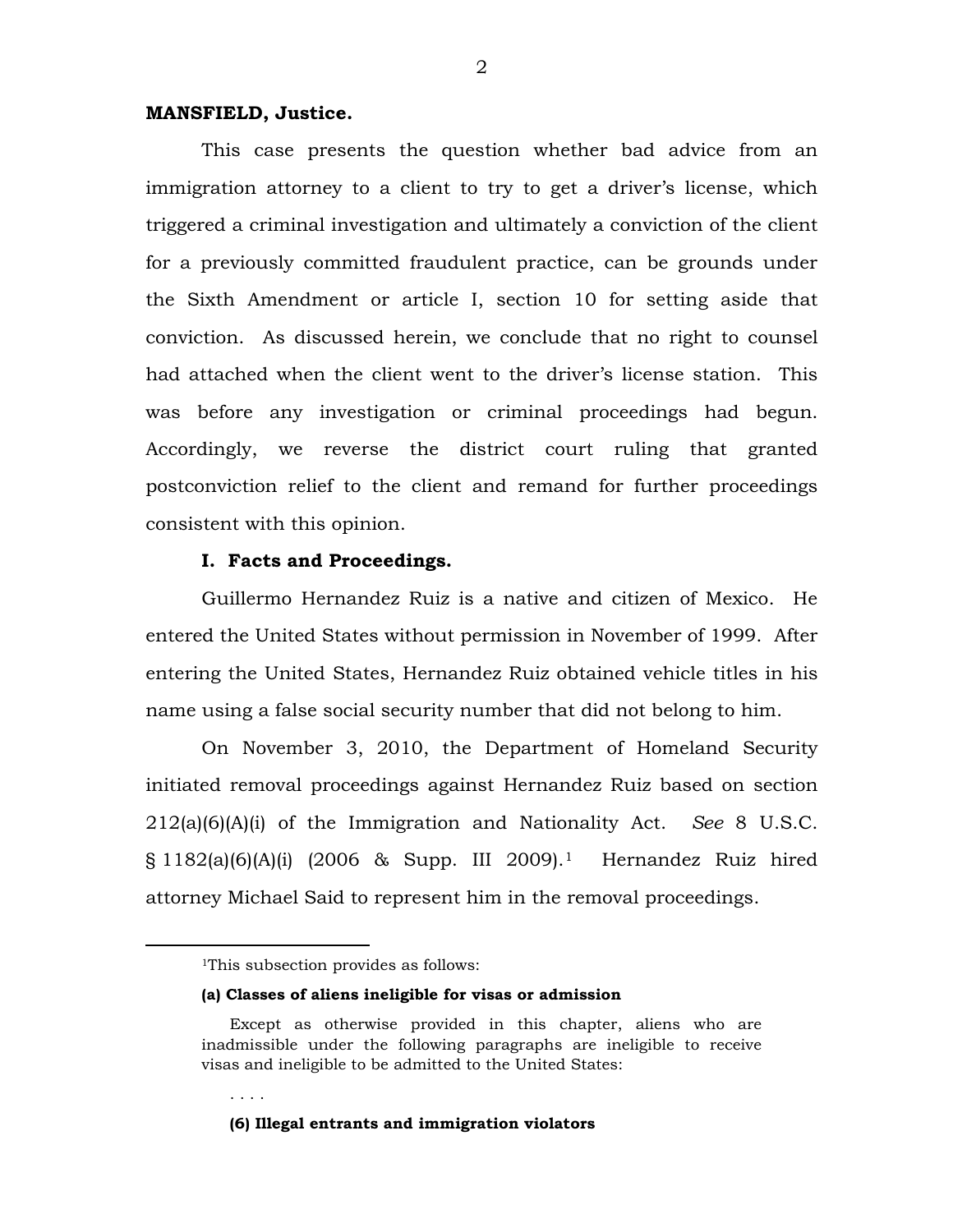On February 28, 2011, Said filed an application for cancellation of removal with the United States Citizenship and Immigration Service (CIS) on Hernandez Ruiz's behalf, indicating that Hernandez Ruiz had children who were American citizens who would suffer hardship if he were deported. *See id*. § 1229b(b)(1).[2](#page-2-0) CIS received the application on March 1. As a result, Hernandez Ruiz was able to obtain an Employment Authorization Document (EAD) and valid social security number.

#### **(A) Aliens present without admission or parole**

#### **(i) In general**

An alien present in the United States without being admitted or paroled, or who arrives in the United States at any time or place other than as designated by the Attorney General, is inadmissible.

#### <span id="page-2-0"></span>8 U.S.C. § 1182(a)(6)(A)(i).

 $\overline{a}$ 

2This subsection provides as follows:

### **(b) Cancellation of removal and adjustment of status for certain nonpermanent residents**

#### **(1) In general**

The Attorney General may cancel removal of, and adjust to the status of an alien lawfully admitted for permanent residence, an alien who is inadmissible or deportable from the United States if the alien—

(A) has been physically present in the United States for a continuous period of not less than 10 years immediately preceding the date of such application;

(B) has been a person of good moral character during such period;

(C) has not been convicted of an offense under section 1182(a)(2) [(includes conviction of a crime of moral turpitude)], 1227(a)(2) [(includes conviction of a crime of moral turpitude)], or 1227(a)(3) [(failure to register and falsification of documents)] of this title, subject to paragraph (5); and

(D) establishes that removal would result in exceptional and extremely unusual hardship to the alien's spouse, parent, or child, who is a citizen of the United States or an alien lawfully admitted for permanent residence.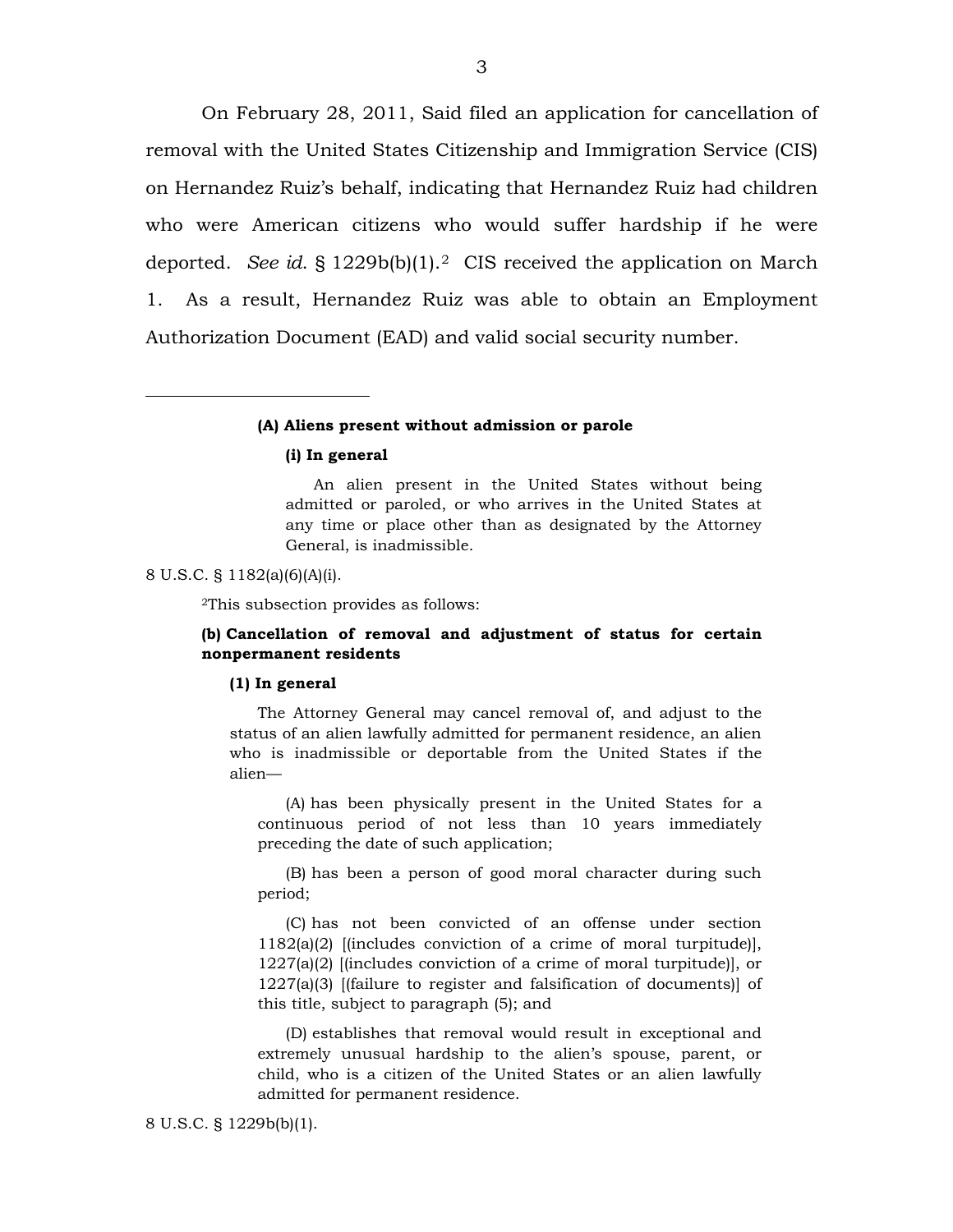That day, Hernandez Ruiz went to the Ankeny driver's license station of the Iowa Department of Transportation (DOT) and attempted to use his EAD and social security number to get a driver's license. Before doing so, Hernandez Ruiz met with Said at Said's law office. At that time, Said explained that the EAD and the social security number enabled Hernandez Ruiz to obtain a driver's license and if he wanted to drive, he had to have a license. Said did not inquire if Hernandez Ruiz had previously registered vehicles with a fraudulent social security number or advise of the risk that the DOT would discover prior fraudulent titling even though he was aware of this risk. Additionally, Said did not inform Hernandez Ruiz that he did not need a license if he wasn't going to be driving. In fact, Said testified he likely instructed Hernandez Ruiz to get a license.[3](#page-3-0)

When Hernandez Ruiz presented his documentation at the Ankeny driver's license station, a clerk ran it through the system and found that vehicles had been titled under the same name and date of birth but with a different social security number. Hernandez Ruiz admitted to the clerk that he had previously titled and registered vehicles under a different social security number. The clerk copied Hernandez Ruiz's documents and tried to get hold of a DOT investigator but was unable to do so at that time. She sent Hernandez Ruiz away without a driver's license and turned over the materials to an investigator a few minutes later.

Meanwhile, Hernandez Ruiz spoke to Said about what had happened. Said advised him that he had three options: (1) go back to the DOT by himself and risk being charged with a felony; (2) have Said

<span id="page-3-0"></span> <sup>3</sup>Hernandez Ruiz had been cited several times in 2009 and 2010 for driving without a license. In October 2010, he had been convicted of driving while under suspension or revocation. Since then, according to his testimony, he had been getting rides and not driving himself.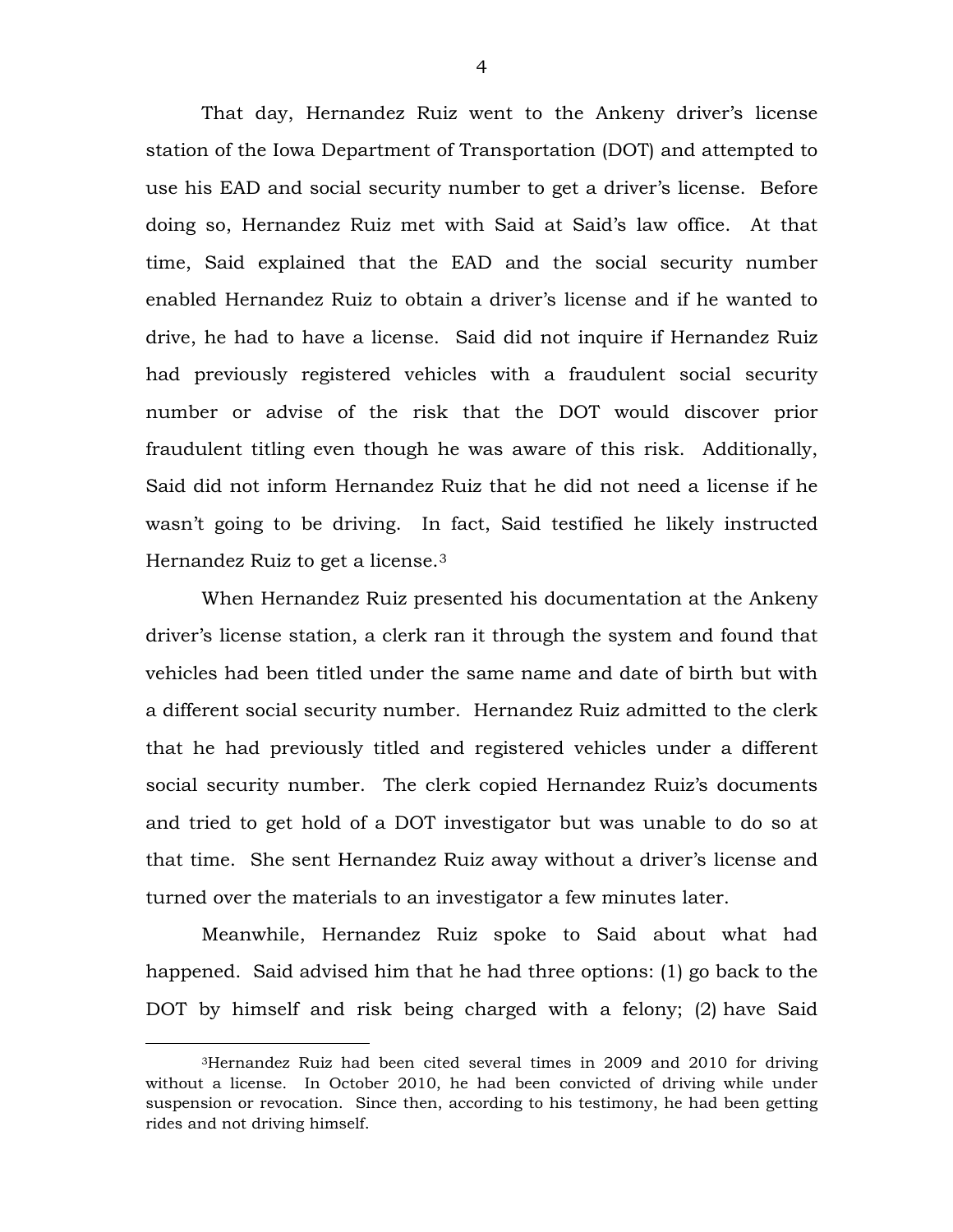contact a DOT investigator and then return to the DOT with Said, where he would be charged with an aggravated misdemeanor (which would be pled down to a serious misdemeanor); or (3) consult with another attorney. Said did not advise Hernandez Ruiz that he was not obligated to return to the DOT or obtain a driver's license. Hernandez Ruiz elected to have Said contact DOT Investigator Don Sharr and set up a time for the three of them to meet. On March 2, Hernandez Ruiz completed a fee contract with Said for this representation.

On March 9, Hernandez Ruiz and Said met with Investigator Sharr at the DOT. During the meeting, Hernandez Ruiz signed a voluntary statement admitting several instances of registering cars under a false social security number. Because of Hernandez Ruiz's candor, Sharr decided to charge Hernandez Ruiz with one count of fraudulent practices in the third degree in violation of Iowa Code section 714.11, an aggravated misdemeanor. *See* Iowa Code § 714.11 (2011). Said represented Hernandez Ruiz in his criminal case. On June 1, 2012, Hernandez Ruiz pled guilty to the lesser included offense of fraudulent practices in the fourth degree, a serious misdemeanor. *See id.* § 714.12. Hernandez Ruiz received a 180-day sentence, which was suspended, and was required to perform fifty hours of community service.

As a result of this conviction, on September 6, 2013, the Department of Homeland Security filed a motion to pretermit Hernandez Ruiz's application for cancellation of removal, urging that fraudulent practices in the fourth degree was a crime involving moral turpitude rendering Hernandez Ruiz ineligible for relief. *See* 8 U.S.C. § 1229b(b)(1). The immigration court agreed. Consequently, Hernandez Ruiz once again faced deportation.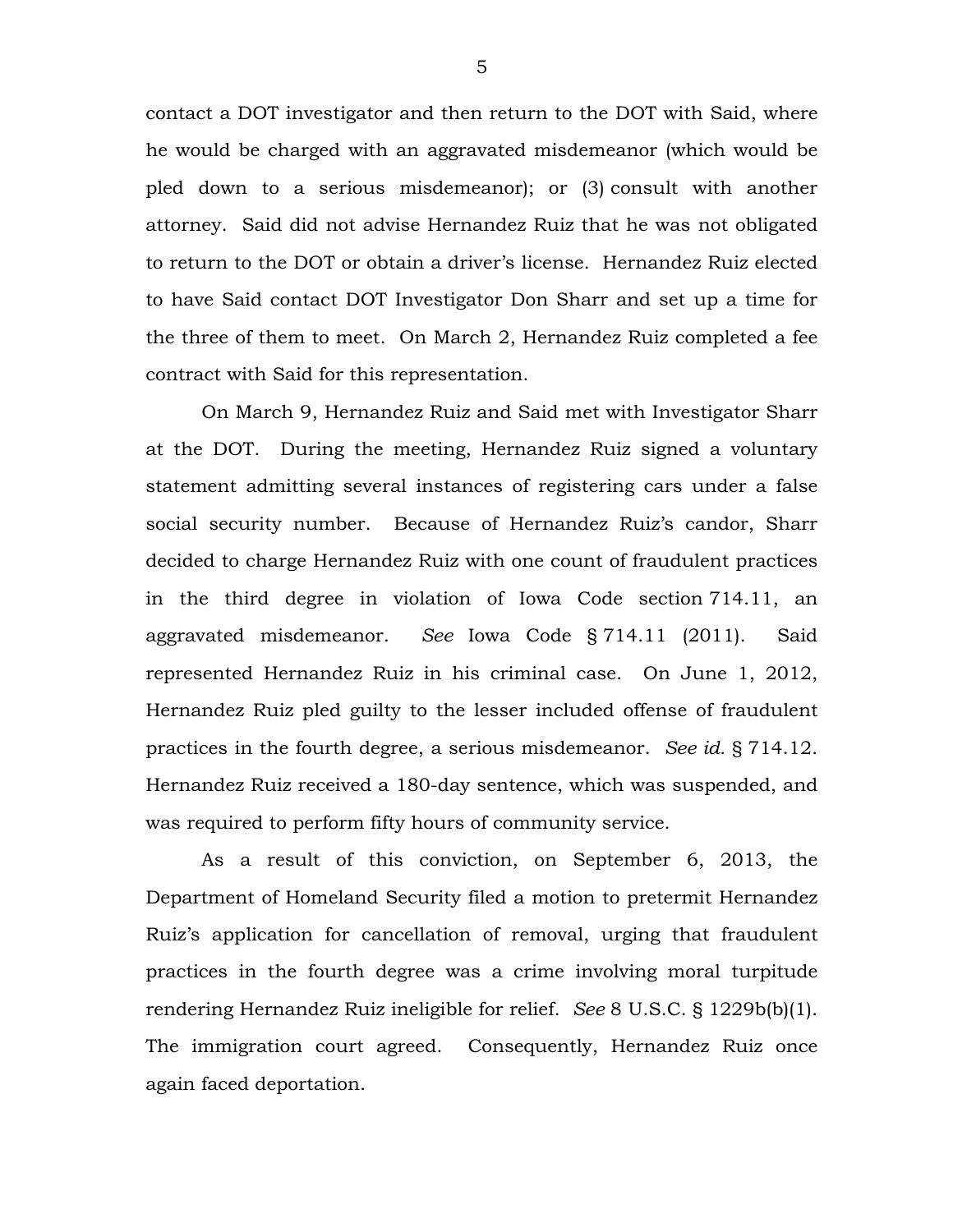Hernandez Ruiz retained new counsel and filed an application for postconviction relief on May 29, 2015, alleging he had received ineffective assistance of counsel from Said. The case went to trial on May 31, 2016. On August 29, the district court granted Hernandez Ruiz's application and vacated and set aside his guilty plea and sentence. The court found that

Said breached his essential duty to inform [Hernandez] Ruiz that he did not need to obtain a driver's license and explain to him that he could be charged with a crime knowing that the DOT was investigating matters of this sort and that the charge could have an adverse impact on his immigration status. His failure to provide this advice placed [Hernandez] Ruiz into a situation resulting in the initiation of criminal proceedings.[[4](#page-5-0)]

The court also rejected the State's argument that the right to counsel had not attached. The State appealed, and we retained the appeal.

## **II. Standard of Review.**

Our review of postconviction-relief proceedings is typically for correction of errors at law. *Diaz v. State*, 896 N.W.2d 723, 727 (Iowa 2017); *see* Iowa R. App. P. 6.907. But when we are reviewing an ineffective-assistance-of-counsel claim, we do so de novo because such claims are constitutional in nature. *Diaz*, 896 N.W.2d at 727; *Millam v. State*, 745 N.W.2d 719, 721 (Iowa 2008).

### **III. Analysis.**

The State seeks reversal of the district court's ruling on the ground that no constitutional right to counsel had attached at the time of Said's alleged ineffective assistance. *See State v. Dudley*, 766 N.W.2d 606, 617 (Iowa 2009) ("Without a right to counsel, [a defendant] also has no commensurate right to effective assistance from that counsel."

<span id="page-5-0"></span> <sup>4</sup>The district court found a breach of essential duty only with respect to Hernandez Ruiz's first trip to the DOT on March 1, not his second.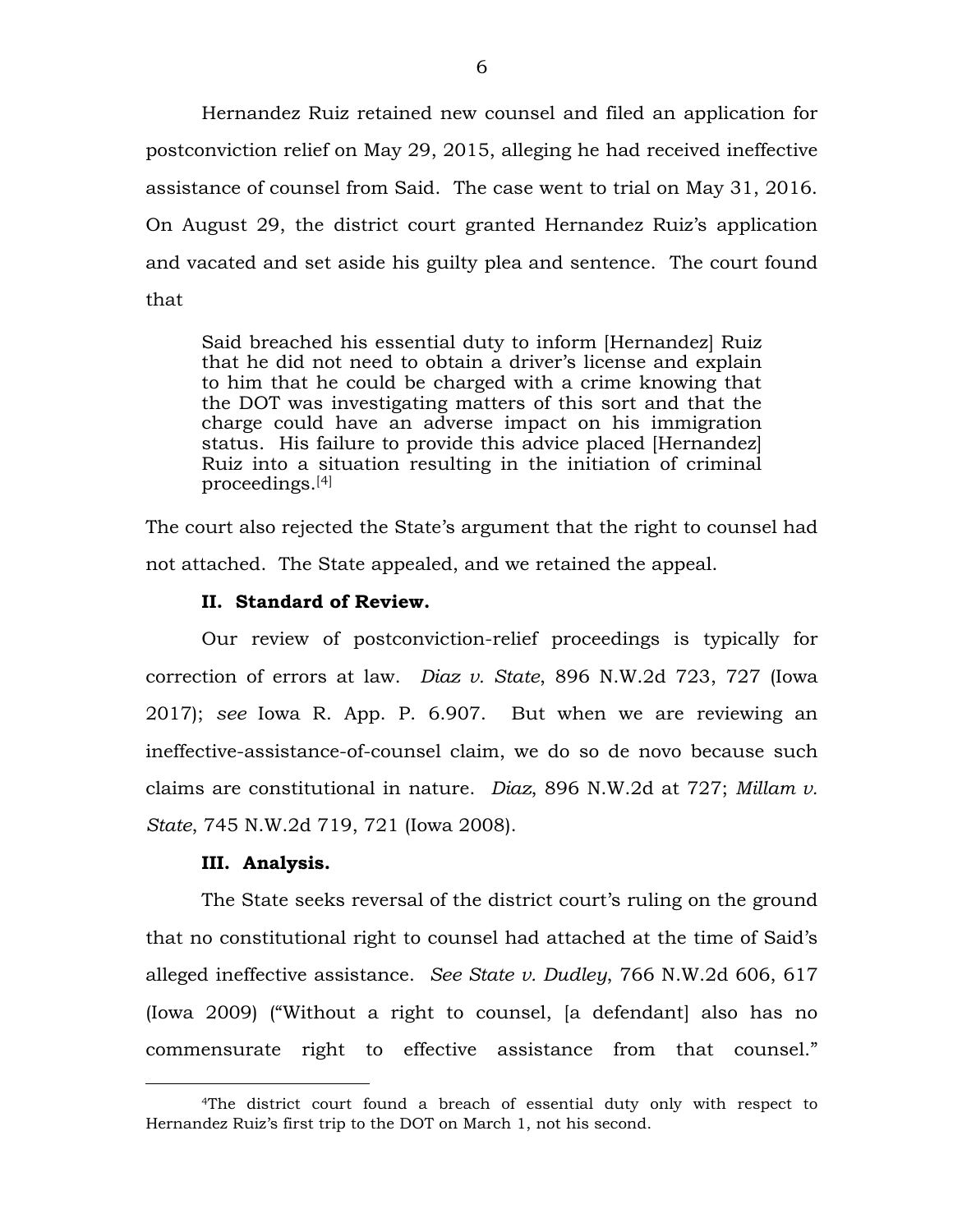(Alteration in original.) (quoting *White v. Schotten*, 201 F.3d 743, 752 (6th Cir. 2000), *overruled on other grounds by Lopez v. Wilson*, 426 F.3d 339, 341 (6th Cir. 2005) (en banc))); *see also Wainwright v. Torna*, 455 U.S. 586, 587–88, 102 S. Ct. 1300, 1301 (1982) (per curiam) ("Since respondent had no constitutional right to counsel, he could not be deprived of the effective assistance of counsel by his retained counsel's failure to file the application timely."). Hernandez Ruiz does not dispute that a right of counsel must have attached in order for his claim to succeed.

**A. The Sixth Amendment Right to Counsel.** The Sixth Amendment provides, "In all criminal prosecutions, the accused shall enjoy the right . . . to have the Assistance of Counsel for his defence." U.S. Const. amend. VI. The Supreme Court has held the right "does not attach until a prosecution is commenced." *Rothgery v. Gillespie County*, 554 U.S. 191, 198, 128 S. Ct. 2578, 2583 (2008) (quoting *McNeil v. Wisconsin*, 501 U.S. 171, 175, 111 S. Ct. 2204, 2207 (1991)). A prosecution commences at "the initiation of adversary judicial criminal proceedings." *Id.* (quoting *United States v. Gouveia*, 467 U.S. 180, 188, 104 S. Ct. 2292, 2297 (1984)). This could be "by way of formal charge, preliminary hearing, indictment, information, or arraignment." *Id.*  (quoting *Gouveia*, 467 U.S. at 188, 104 S. Ct. at 2297).

The rule is not "mere formalism," but a recognition of the point at which "the government has committed itself to prosecute," "the adverse positions of government and defendant have solidified," and the accused "finds himself faced with the prosecutorial forces of organized society, and immersed in the intricacies of substantive and procedural criminal law."

*Id.* (quoting *Kirby v. Illinois*, 406 U.S. 682, 689, 92 S. Ct. 1877, 1882 (1972) (plurality opinion)). It is immaterial to this analysis whether the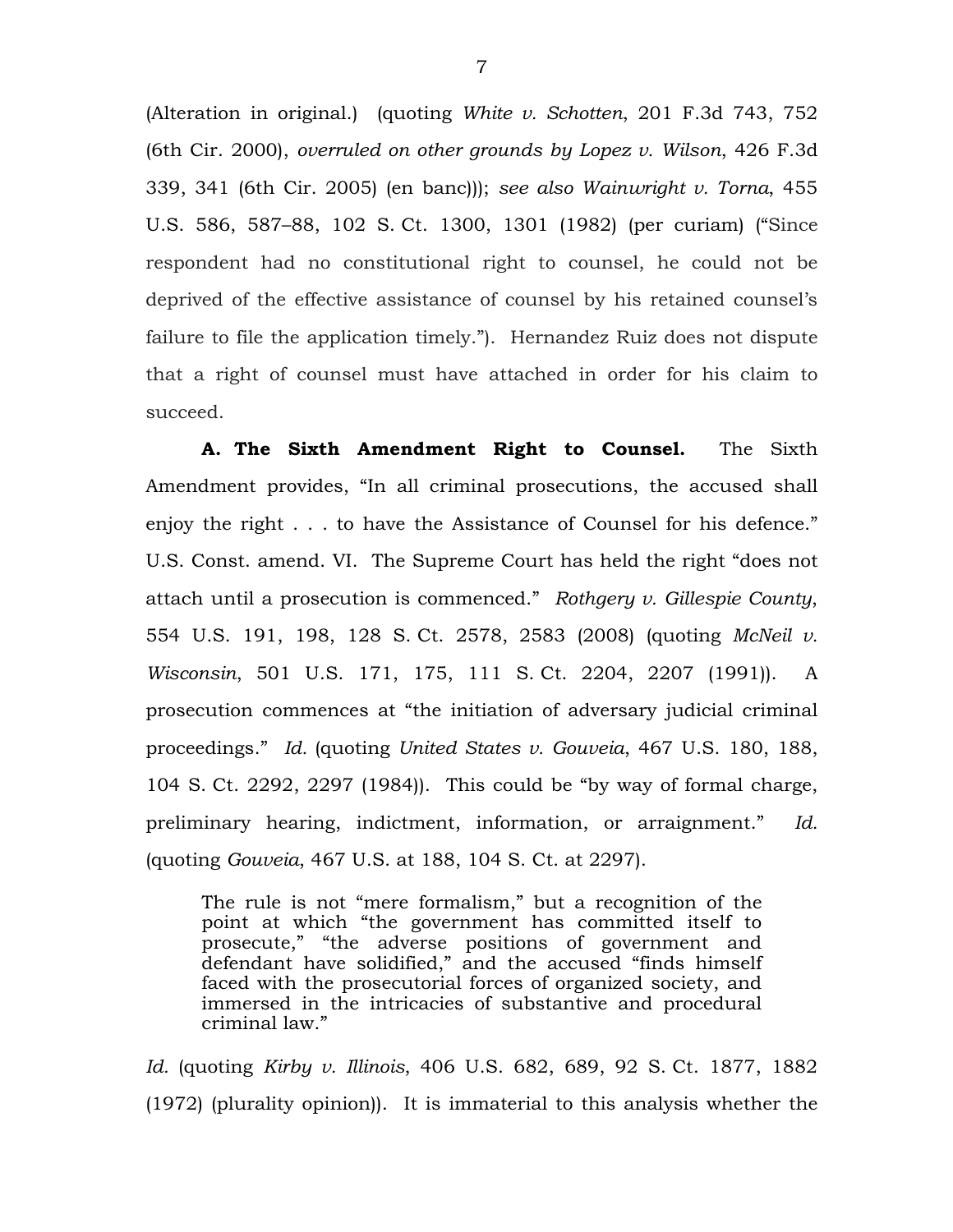prosecutor is aware of the initial proceeding or involved in its conduct. *Id.* at 194–95, 128 S. Ct. at 2581. The Court and the vast majority of states have determined

a criminal defendant's initial appearance before a judicial officer, where he learns the charge against him and his liberty is subject to restriction, marks the start of adversary judicial proceedings that trigger attachment of the Sixth Amendment right to counsel.

*Id.* at 213, 128 S. Ct. at 2592; *accord id.* at 203–04 & n.14, 128 S. Ct. at 2586–87 & n.14 (citing cases and statutes from forty-three states that "take the first step toward appointing counsel 'before, at, or just after initial appearance' " (citation omitted)).

At the time of Hernandez Ruiz's counsel's alleged breach, no prosecution had commenced because no "adversary judicial criminal proceedings" had been initiated. *See id.* at 198, 128 S. Ct. at 2583 (quoting *Gouveia*, 467 U.S. at 188, 104 S. Ct. at 2297). Hernandez Ruiz had not been brought before a judicial officer for arraignment. *See* Iowa R. Crim. P. 2.8 (Iowa uses arraignments instead of initial appearances.). No charges had been filed; no criminal investigation had even begun. The core of Hernandez Ruiz's argument, in fact, is that Said's bad advice to go get a driver's license *triggered* a criminal investigation.

The district court relied on a federal district court case, *United States v. Bowers*, 517 F. Supp. 666 (W.D. Pa. 1981), in finding that a Sixth Amendment right attached here. In *Bowers*, before the defendant had been charged, the government informed the defendant's counsel that the defendant would be granted "informal immunity from prosecution in return for her cooperation with the government." *Id.* at 669. After counsel failed to respond to the government's offer on two occasions, the defendant was indicted by a grand jury. *Id.* The court concluded "[i]f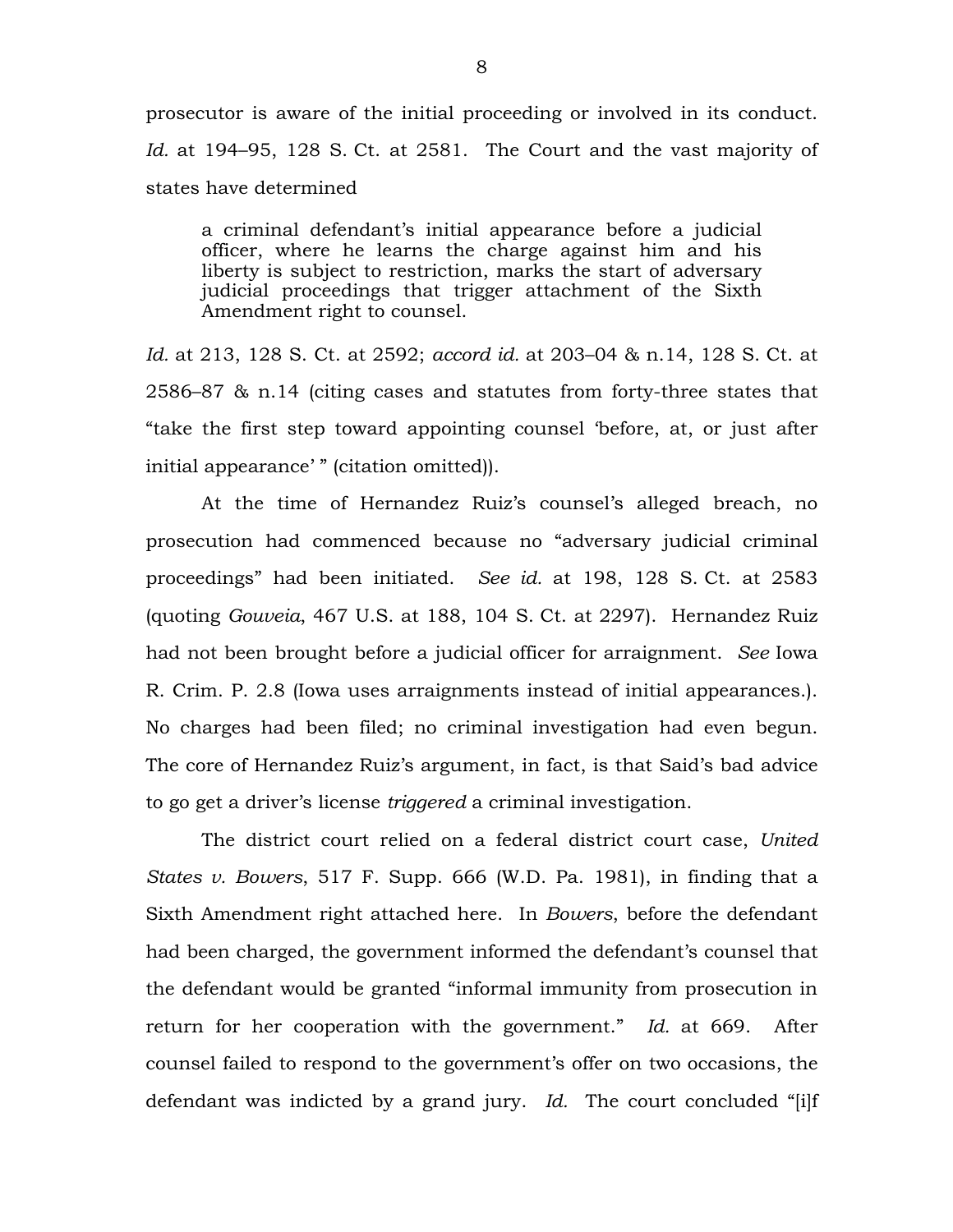counsel fails to inform his client of a pending proposal, prior to adversary criminal proceedings, and the client is prejudiced, fairness and due process dictate relief." *Id.* at 671. Because counsel's failure turned the case into one "of substantial and continuing prejudice to a defendant who would not otherwise have been indicted," the court concluded the appropriate remedy under the Sixth Amendment was dismissing the indictment. *Id.* at 672.

*Bowers*, however, does not persuade us. First, *Bowers* predates relevant Supreme Court precedents such as *Gouveia* and *Rothgery*. *Bowers* is a federal district court opinion and does not explicitly analyze attachment of the Sixth Amendment right to counsel, whereas *Gouveia*  and *Rothgery* are Supreme Court opinions squarely addressing the rightto-counsel attachment issue. *See State v. Green*, 896 N.W.2d 770, 776 (Iowa 2017) (applying *Rothgery* and noting no Sixth Amendment right to counsel had attached because the interview at issue occurred before any of the formal events listed in *Rothgery*).

Second, in *Bowers* the government had already marshalled its forces and was ready and going to prosecute if the defendant did not accept its immunity offer, whereas here, the government had yet to begin any sort of criminal investigation when Hernandez Ruiz's counsel allegedly breached a duty. *See* 517 F. Supp. at 669.

For these reasons, we find that no Sixth Amendment right to counsel had attached at the time Said advised Hernandez Ruiz regarding getting a driver's license on March 1, 2011.

**B. The Article I, Section 10 Right to Counsel.** The next question is whether a right to counsel under article I, section 10 had attached.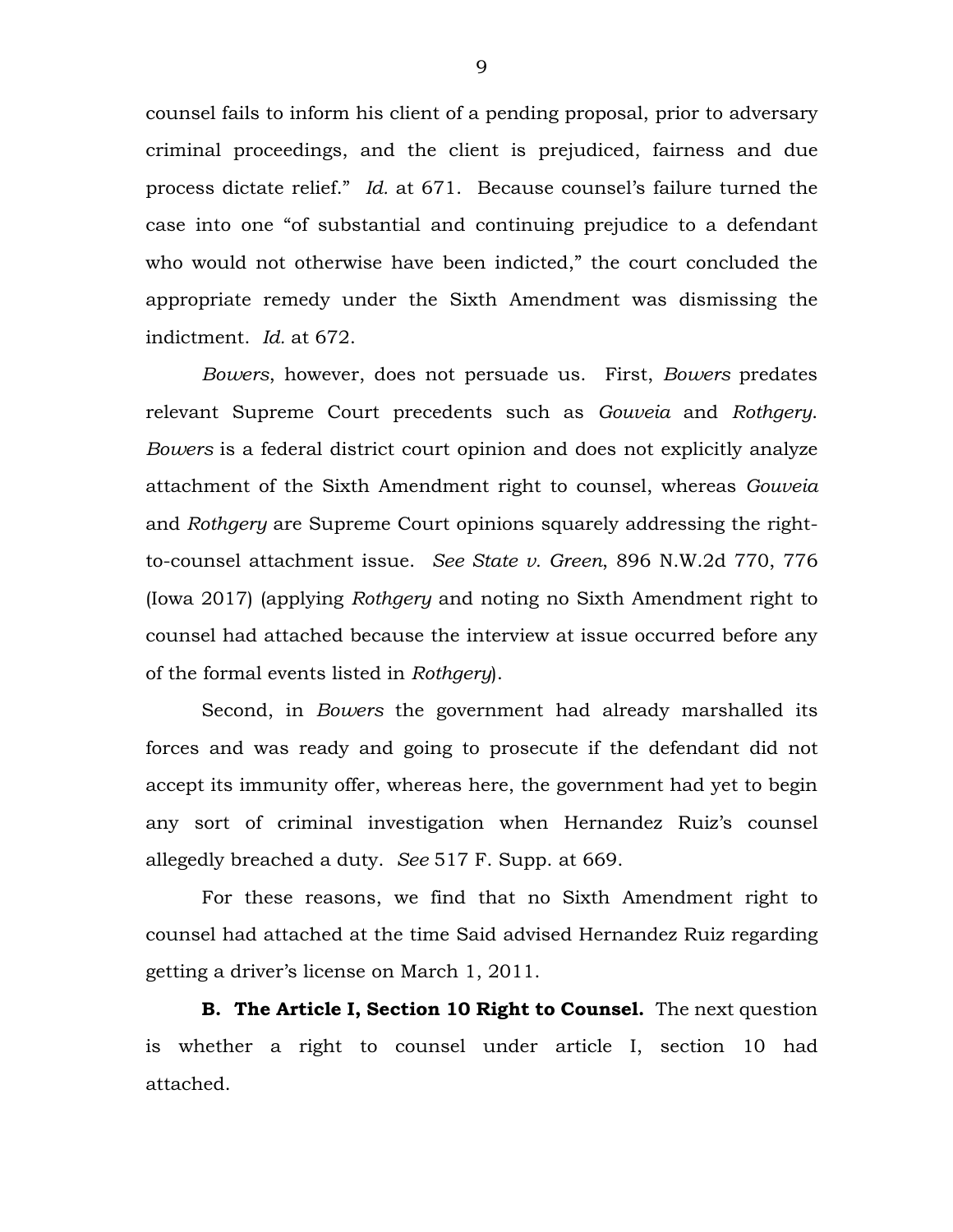We first must decide, however, whether article I, section 10 is properly before us. Hernandez Ruiz did not mention it in the district court proceedings. In his postconviction-relief application, Hernandez Ruiz did put an "X" in the box that stated, "The conviction or sentence was in violation of the Constitution of the United States or the Constitution or laws of this state." He argued that he had received ineffective assistance of counsel. The district court cited both the Sixth Amendment and article I, section 10 in its ruling, although its analysis did not distinguish the two.

Under existing precedent, these actions are sufficient to preserve both claims. *See State v. Coleman*, 890 N.W.2d 284, 286 (Iowa 2017) ("We have said that when a party brings a constitutional claim but fails to identify whether the party is proceeding under the Iowa or the Federal Constitution, claims under both the Iowa and the Federal Constitutions are preserved."). Moreover, the State's opening brief on appeal treats both federal and state constitutional grounds as having been preserved. In its opening brief, the State discusses the right to counsel under article I, section 10 as well as under the Sixth Amendment.

Nonetheless, Hernandez Ruiz's answering brief refers only to the Sixth Amendment. The two argument headings are explicit about this:

## **A. Relevant case law, as well as secondary sources, demand a much less rigid interpretation of attachment of the Sixth Amendment right to counsel.**

## **B. Public policy favors an expansion of the Sixth Amendment right to counsel, given the devastating immigration consequences that counsel's advice will have for Hernandez Ruiz.**

This raises the possibility that any article I, section 10 claim, although preserved in the district court, has been waived on appeal. The doctrine of waiver applies to issues not asserted on appeal whereas the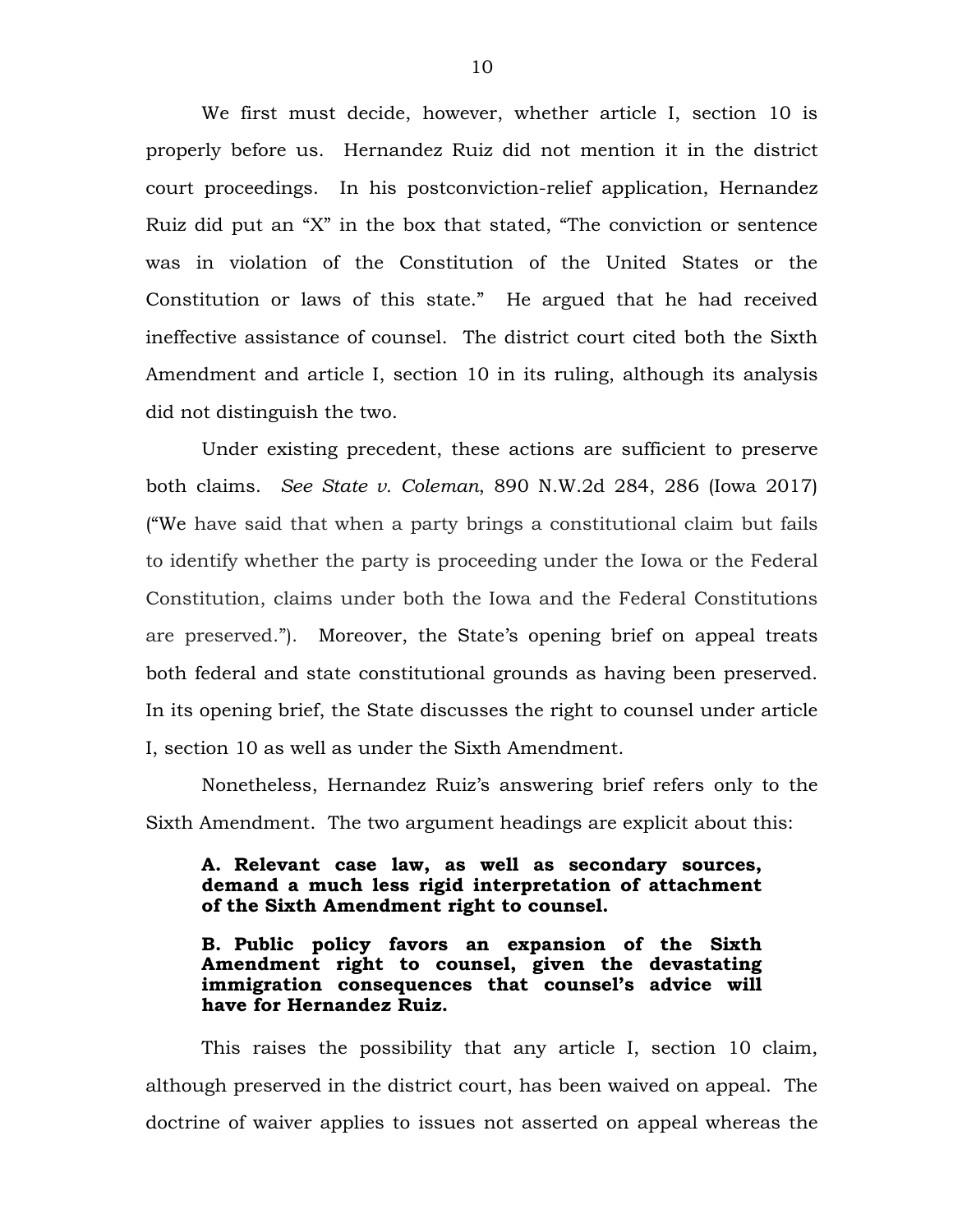doctrine of error preservation applies to issues not asserted or decided in the district court. *See, e.g.*, *State v. Childs*, 898 N.W.2d 177, 190 & n.8 (Iowa 2017) (Hecht, J., dissenting) ("A party does not preserve error on issues not asserted or decided in the district court but waives an argument not asserted on appeal.").

However, since Hernandez Ruiz is the appellee and article I, section 10 was preserved below, we have discretion to address it and will proceed to do so. "We have discretion to affirm the district court on grounds raised at trial but not on appeal." *State v. Morris*, 858 N.W.2d 11, 17 (Iowa 2015); *accord King v. State*, 818 N.W.2d 1, 11 (Iowa 2012). And because the State discussed article I, section 10 in its own brief, there is no unfairness to the State.

Article I, section 10 of the Iowa Constitution provides, "In all criminal prosecutions, and in cases involving the life, or liberty of an individual the accused shall have a right . . . to have the assistance of counsel." Iowa Const. art. I, § 10. The language of the provision indicates the person claiming the right to counsel must be an "accused" in either a criminal prosecution or a case involving that person's life or liberty.

Recently, in *Green*, we applied article I, section 10 to hold that a defendant did not have a right to counsel during a noncustodial, investigative interview that occurred before the defendant had been arrested or charges had been filed, even though a prosecutor supervised the interview. 896 N.W.2d at 782. We noted, "There was no prosecution or case at the time of Green's interview." *Id*. We added, "Green was not formally or informally an 'accused.' " *Id*. at 778.

In the present case, the right to counsel would have had to arise even earlier than in *Green*. Hernandez Ruiz was not yet under

11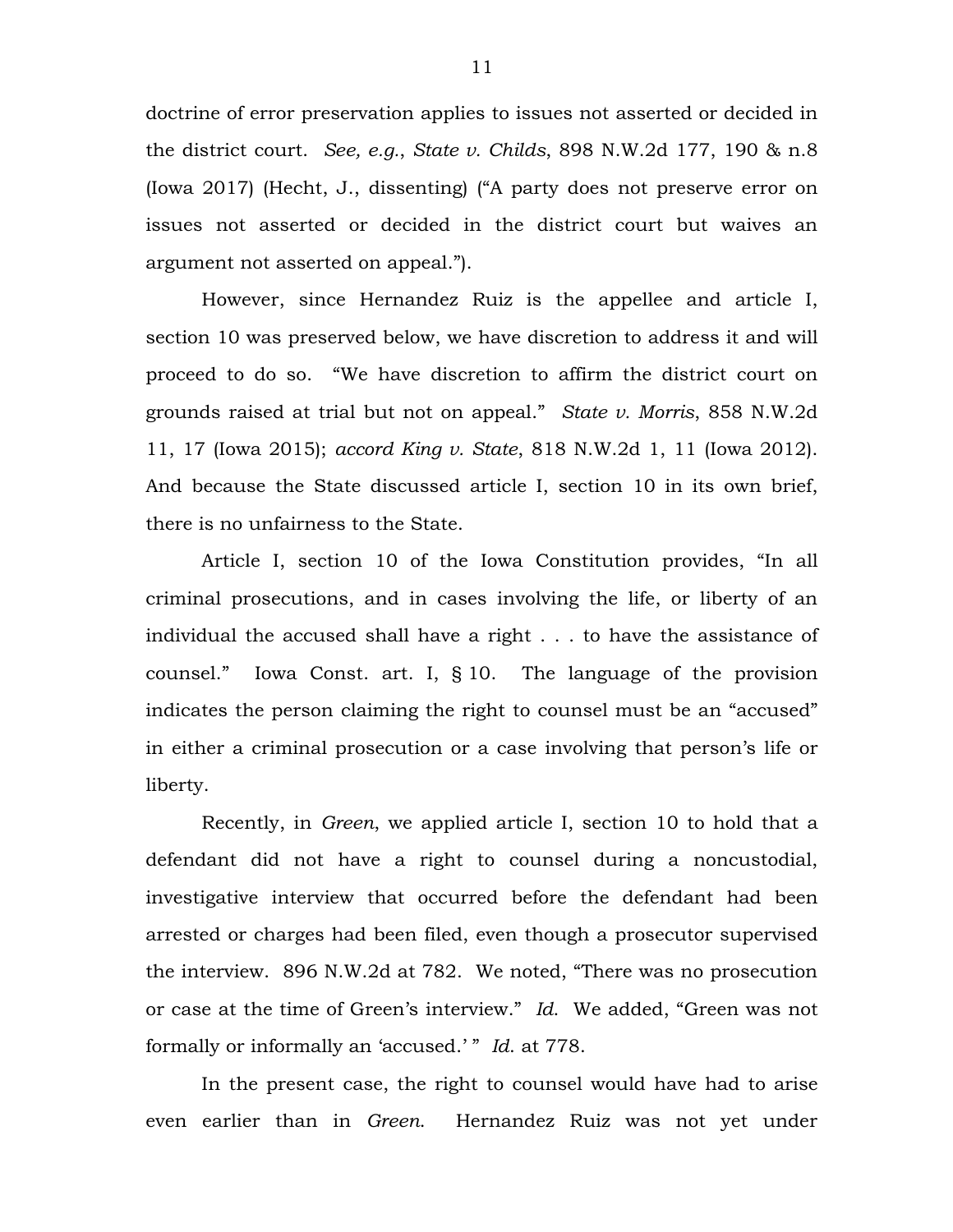investigation when he went to the Ankeny driver's license station on March 1, 2011. He was just trying to get a driver's license. Only after he provided his social security number, which differed from at least one number he had used in the past, did an investigation ensue. The investigation then led to a criminal charge. In light of *Green* and the text of article I, section 10, we are unable to conclude that a right to counsel had attached.

**C. The Immigration Proceeding.** It is true that Hernandez Ruiz had a pending *federal immigration case* in which Said was representing him. Yet the article I, section 10 right to counsel does not apply in federal immigration cases. "Stated simply, state constitutions do not control federal action." *State v. Mollica*, 554 A.2d 1315, 1327 (N.J. 1989); *see United States v. Bach*, [310 F.3d 1063, 1066 \(8th Cir.](https://1.next.westlaw.com/Link/Document/FullText?findType=Y&serNum=2002727105&pubNum=506&originatingDoc=I2f2bab49a91311e2a555d241dae65084&refType=RP&fi=co_pp_sp_506_1066&originationContext=document&transitionType=DocumentItem&contextData=(sc.DocLink)#co_pp_sp_506_1066) 2002) ("[F]ederal courts in a federal prosecution do not suppress evidence that is seized by state officers in violation of state law, so long as the search complied with the Fourth Amendment."); *United States v. Smith*[, 9 F.3d 1007, 1014 \(2d](https://1.next.westlaw.com/Link/Document/FullText?findType=Y&serNum=1993216345&pubNum=0000506&originatingDoc=Ife3260e07c2811e7b7978f65e9bf93b3&refType=RP&fi=co_pp_sp_506_1014&originationContext=document&transitionType=DocumentItem&contextData=(sc.Search)#co_pp_sp_506_1014)  [Cir. 1993\)](https://1.next.westlaw.com/Link/Document/FullText?findType=Y&serNum=1993216345&pubNum=0000506&originatingDoc=Ife3260e07c2811e7b7978f65e9bf93b3&refType=RP&fi=co_pp_sp_506_1014&originationContext=document&transitionType=DocumentItem&contextData=(sc.Search)#co_pp_sp_506_1014) (holding the validity of search in a federal prosecution depends on whether the Federal, not State, Constitution is satisfied); *State v. Hernandez-Galarza*, 864 N.W.2d 122, 135 (Iowa 2015) (noting the State of Iowa would not have the ability to discharge an individual confined by federal authorities under the federal immigration laws).[5](#page-11-0) 

<span id="page-11-0"></span> <sup>5</sup>The "cases" language of article I, section 10 was added in reaction against the Fugitive Slave Act as amended by Congress in 1850. *In re Johnson*, 257 N.W.2d 47, 54 (Iowa 1977) (McCormick, J., concurring specially) (explaining why article I, section 10 did not confer a right to jury trial in delinquency cases). The Federal Fugitive Slave Act of 1850 empowered federal commissioners to return fugitive slaves from free states to slave states without the benefit of jury trial. Act of Sept. 18, 1850, ch. 60, § 6, 9 Stat. 462, 463–64 (repealed 1864). "No one can doubt from the convention record that the disputed language was added to Art. I § 10 in an effort to nullify the Fugitive Slave Act by giving persons accused as escaped slaves the right to jury trial in Iowa." *In re Johnson,* 257 N.W.2d at 54.

During the debates over the Iowa Constitution, doubts were expressed about the constitutionality of using an Iowa constitutional provision to override the Fugitive Slave Act. *See* 2 *The Debates of the Constitutional Convention of the State of Iowa* 736–37,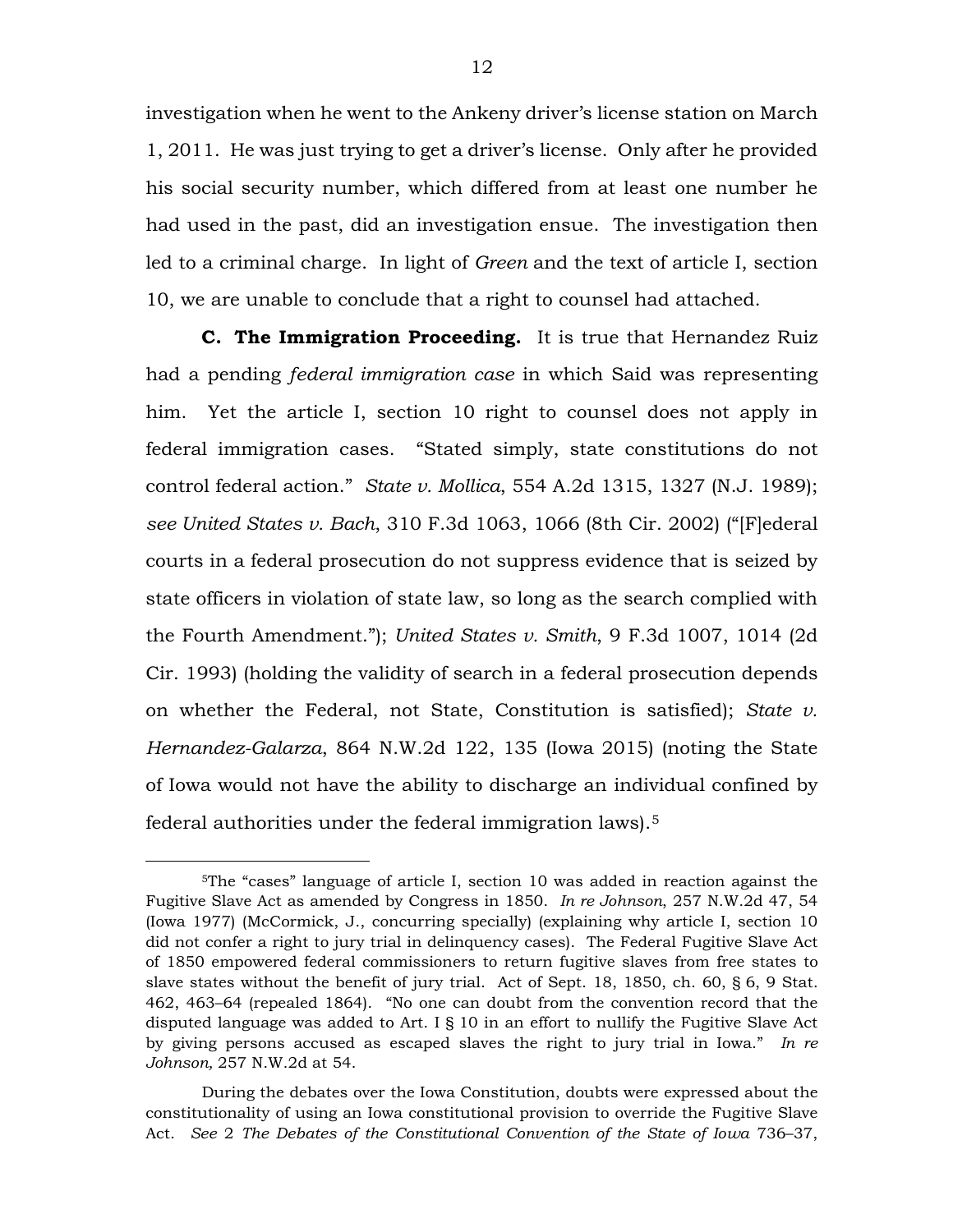Additionally, federal law does not recognize a Sixth Amendment right to counsel in immigration cases. "In an immigration removal proceeding, an alien does not have a Sixth Amendment right to counsel, only a privilege." *United States v. Telemaque*, 632 F. App'x 602, 603–04 (11th Cir. 2016) (per curiam); *see Estrada-Hernandez v. Lynch,* 819 F.3d 324, 327 (7th Cir. 2016) (per curiam) (stating that the Sixth Amendment right to counsel "does not apply to removal proceedings, which are regarded as civil in nature"); *Brumant v. Holder*, 594 F. App'x 273, 274 (5th Cir. 2015) (per curiam) ("[W]e note our longstanding authority that aliens in immigration proceedings have no Sixth Amendment right to counsel."); *Debeatham v. Holder*, 602 F.3d 481, 485 (2d Cir. 2010) (per curiam) ("Because immigration proceedings are of a civil rather than criminal nature, aliens in removal proceedings 'enjoy[ ] no specific right to counsel' under the Sixth Amendment to the Constitution." (Alteration in original.) (quoting *Jian Yun Zheng v. U.S. Dep't of Justice*, 409 F.3d 43, 46 (2d Cir. 2005))); *Kawas v. Att'y Gen. of U.S.*, 304 F. App'x 84, 88 (3d

*Id.* at 741.

 $\overline{a}$ 

<sup>740–41</sup> (W. Blair Lord rep., 1857), publications.iowa.gov/7313/2/The\_Debates\_ of\_the\_Constitutional\_Convention\_Vol%232.pdf. For example,

I would be unwilling to put into this constitution what gentlemen have openly avowed is the meaning of this provision; and if these words are not stricken out, this will be the condition of things: that if Congress pass a law upon the subject of the rendition of fugitive slaves, and if that law shall be resisted by a counter law of this State, we shall have assumed to take that subject from the authority of the laws of the United States, to decide upon it for ourselves. That cannot be done without bringing about a collision between these authorities.

A supporter of the language responded to this argument in the following manner: "[I]f the provision under consideration should come in conflict with the fugitive slave law, I do not care." *Id.* at 738.

Yet the fact that the "cases" language in article I, section 10 was originally an effort to nullify certain federal proceedings does not mean we can use it today to dictate the rights that would be conferred in a different kind of federal proceeding. The Supremacy Clause applies. *See* U.S. Const. art. VI, cl. 2.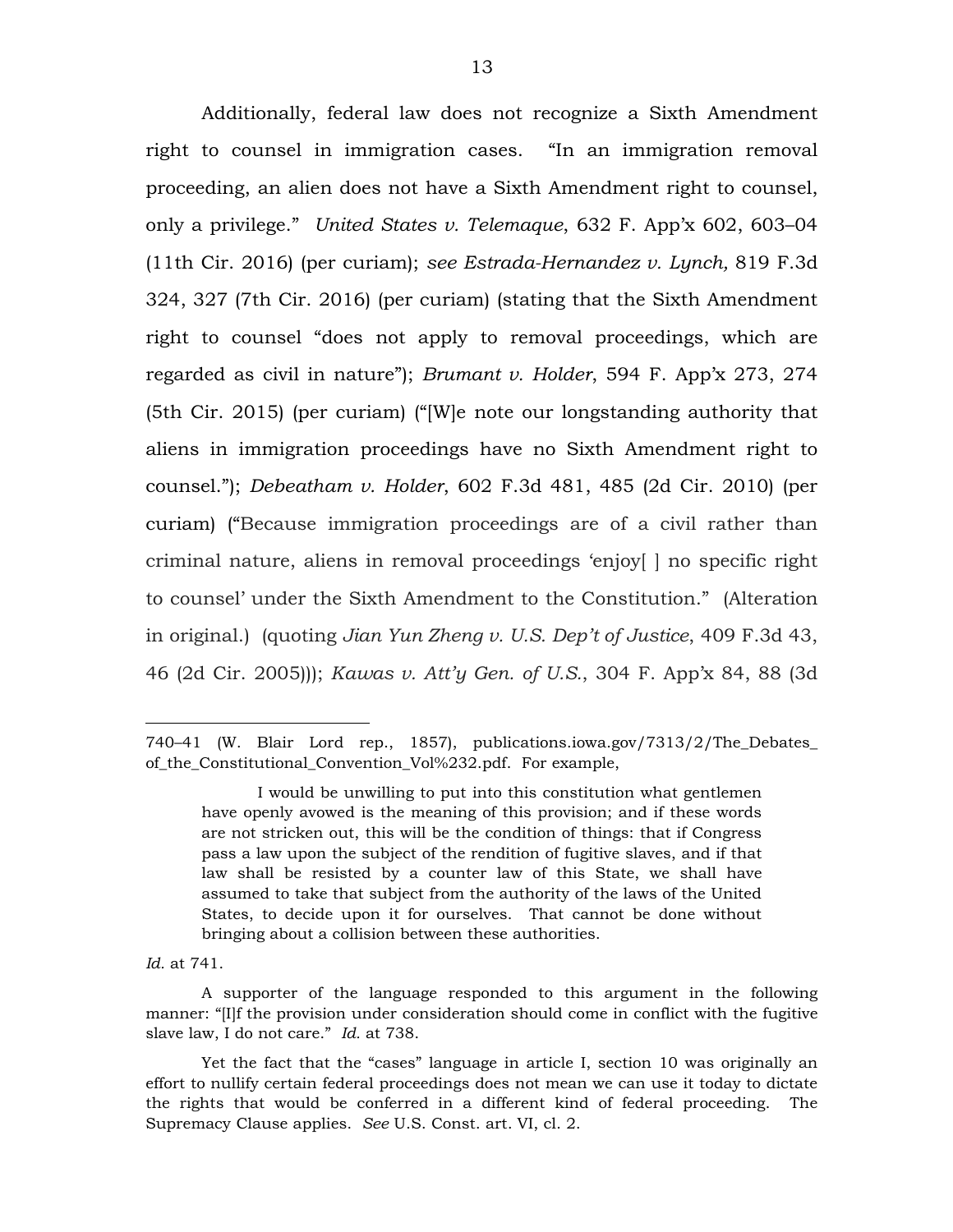Cir. 2008) (per curiam) ("[T]he Sixth Amendment right to counsel does not attach in immigration proceedings.").

**D. Practical Considerations.** Furthermore, the right to counsel urged by Hernandez Ruiz presents many practical difficulties. Would the DOT need to make attorneys available at driver's license offices for private consultations before people applied for licenses? Also, because of the danger that setting off a criminal investigation could result in removal from the United States, aliens would potentially have a constitutional right to counsel in a number of circumstances when citizens would *not* have such a right. Those circumstances wouldn't be limited to driver's licenses.

Bad legal advice can lead to a criminal investigation in a variety of contexts. There are many ways in which a misstep can unwittingly set the authorities on one's trail. Still, it isn't ineffective assistance unless the bad advice occurs in a criminal case or an Iowa case "involving the life, or liberty of an individual."

We also should consider the remedy that Hernandez Ruiz seeks in this case. Normally, the remedy for ineffective assistance is tailored to the constitutional violation. *See, e.g.*, *State v. Allen*, 708 N.W.2d 361, 369 (Iowa 2006) (finding that the proper remedy for ineffective assistance in connection with a guilty plea resulting from a plea bargain is to invalidate the entire plea bargain and allow both sides to start over); *State v. Iowa Dist. Ct.*, 464 N.W.2d 244, 250 (Iowa 1990) (en banc) (finding that the appropriate remedy for ineffective assistance at trial was a new trial rather than dismissal of the case); *see also United States v. Morrison*, 449 U.S. 361, 364, 101 S. Ct. 665, 667–68 (1981) ("Cases involving Sixth Amendment deprivations are subject to the general rule that remedies should be tailored to the injury suffered from the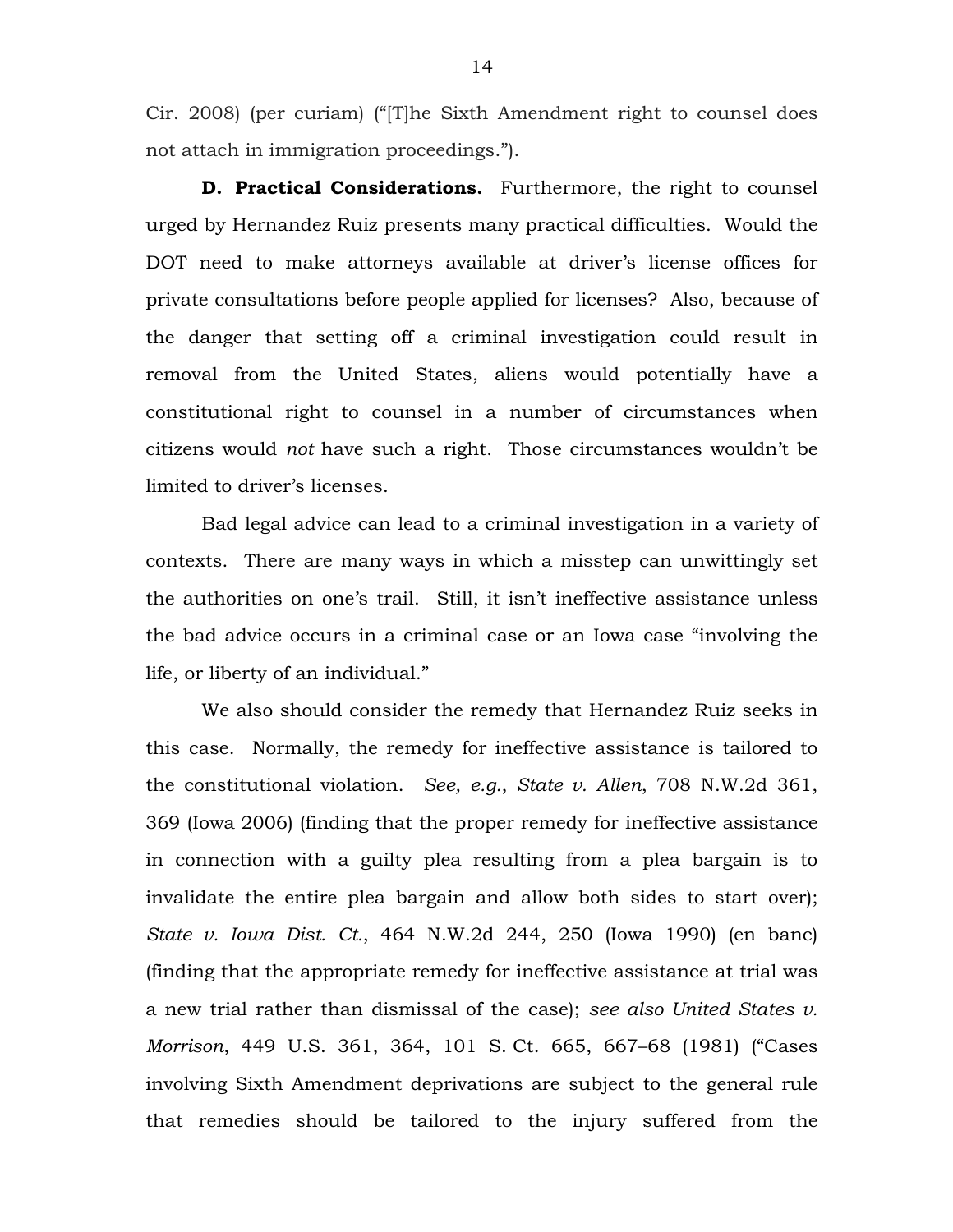constitutional violation and should not unnecessarily infringe on competing interests."). That is, the defendant normally gets a do-over with the ineffective assistance removed. But here, Hernandez Ruiz would receive more—dismissal of charges for a crime he committed. For purposes of this appeal, we presume that effective counsel would have asked Hernandez Ruiz about any past involvement with the DOT and, based on his responses, advised him not to get a driver's license. Even so, Hernandez Ruiz might have been caught at some point for some other reason. Yet under the district court's order, he could not be prosecuted for the use of a false social security number and would now be free to obtain a driver's license.

We are well aware of the severe consequences for aliens whose immigration status is affected by state criminal convictions. *See generally Diaz*, 896 N.W.2d 723. However, we cannot find that Hernandez Ruiz's conviction violated his constitutional right to counsel grounded in the Sixth Amendment or article I, section 10.

## **IV. Conclusion.**

For the foregoing reasons, we reverse the order below and remand with directions to dismiss Hernandez Ruiz's application for postconviction relief.

**DISTRICT COURT JUDGMENT REVERSED AND CASE REMANDED.**

All justices concur except Appel, Hecht, and Wiggins, JJ., who concur specially.